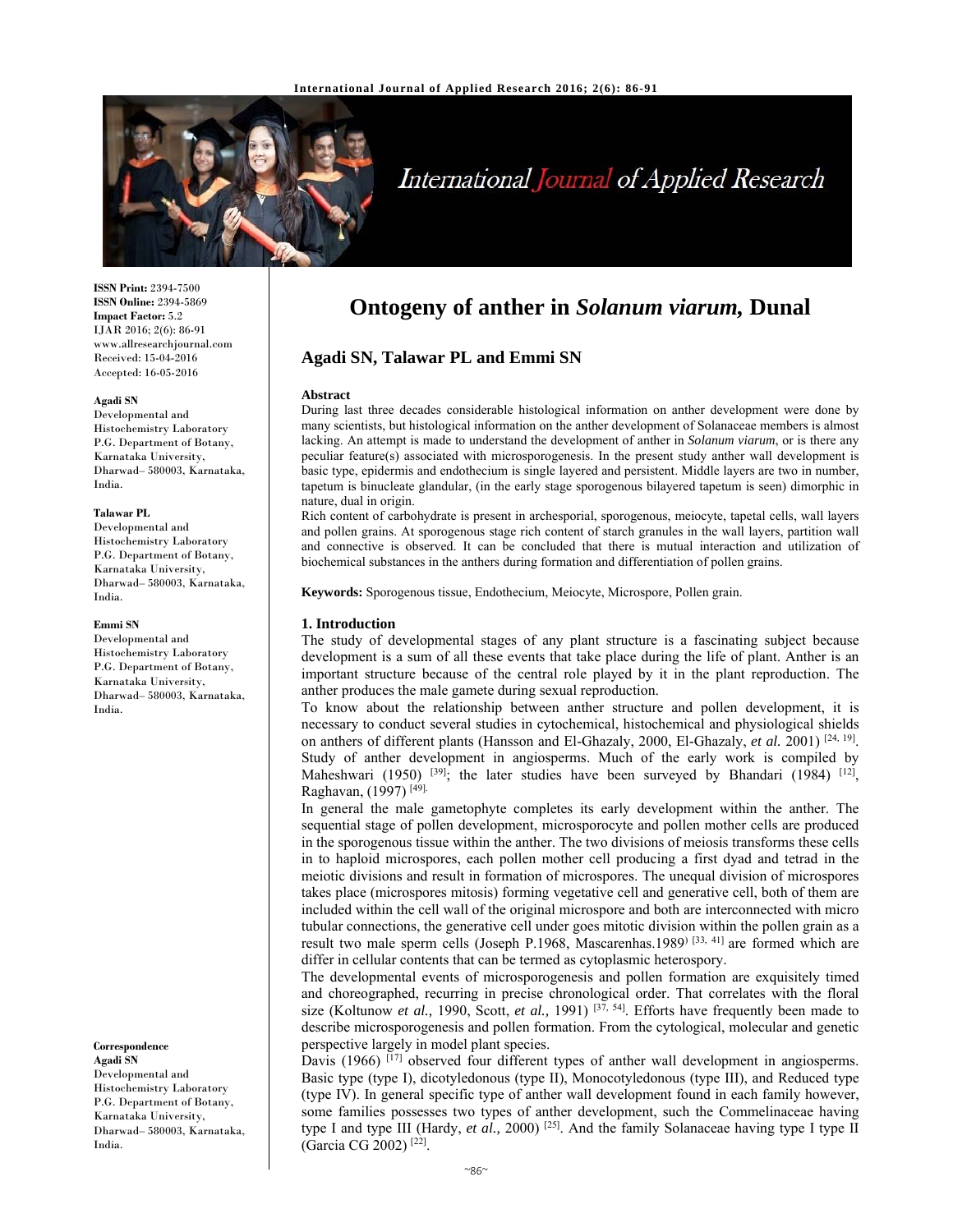The presence of a callose wall around meiocyte is widely regarded as a prerequisite for meiosis in flowering plants. The wall isolates meiocytes from other sporophytic tissues and concurrently, prevents them from dehydration in water stress conditions (Li, *et.al.* 2010) [38]. The callose barrier may serve as a molecular filter that transmits only signals that are indispensable for meiosis into the meiocytes (Dong, *et al.* 2005; Rodriguez-Garcia and Modjeska- Sawka, 2011) [18, 50]. Following degradation of the callosic tetrad walls, the microspores are released into mature pollen grains (Wan, *et al.* 2011; Xie, *et al.*2010) [64, 66]. In the anther locule, free microspores become bicellular pollen grains after asymmetric mitosis and once they have reached maturity, are released by anther dehiscence.

However, Nanetti (1912) [42] in *Solanum muricatum* and Young (1922)<sup>[67]</sup> in *S. tuberosum* invoked the Lilium type, and this was criticized later by Bhaduri (1932) [11], who reported Polygonum-type development in *S.melongena*. Cooper (1931) [16], Bhaduri (1932, 1935) [11, 10], Satina (1945) [52], Goodspeed (1947)<sup>[23]</sup>, Parashar and Singh (1986)<sup>[47]</sup>, Villari and Messina (1996) [63], Karihaloo and Malik (1996)  $[34]$ , Garcia CG (2002)  $[22]$  and others made significant contributions to the embryology of a variety of Solanaceae species.

To understand the biochemical language this acts as a stimulus for establishment of organogenesis from simple to complex. Some chemical substance which have contributory role in growth and development of S*olanum viarum*  characters.

During last three decades considerable histological information on anther development were done by many scientists, but histochemical information on the anther development of Solanaceae members is almost lacking. An attempt is made to understand the development of anther in *Solanum viarum*, or is there any peculiar feature(s) associated with microsporogenesis.

# **2. Objectives**

The present study on development of microsporogenesis and male gametophyte of *Solanum viarum is* taken with following objectives.

- 1. To characterize the peculiarities of the reproductive structure.
- 2. To determine whether the development of male gametophyte in *Solanum viarum* is same or deviate from those of other angiosperm species.

# **3. Materials and Methods**

The plant *Solanum viarum* which belongs to Solanaceae family. The flower buds of different developmental stages were collected from Botanical garden, Karnataka University, Dharwad and fixed in the (FAA) for 12 hours. The fixed floral buds were dehydrated and infiltrated in ethanol-butanol series, embedded in paraffin wax. 6μm thick transverse sections of flower buds were taken with the help of automatic rotary microtome. In the present investigation following method is employed to stain.

### **3.1 PAS method (Feder and O' Brien, 1968; Khasim 2002) [20, 36].**

# **3.1.1 Staining procedure**

1. Section were deparaffinized in xylene and hydrated, sections were incubated in 0.5% Periodic acid for 15 minutes at room temperature.

- 2. Sections were washed in running water and incubated in Schiff's reagent for 15-30Minutes at room temperature.
- 3. Rinse the slides in distilled water & treated with bleach to remove superfluous stain.
- Sections were then washed in distilled water, dehydrated with alcohol xylene series, cleared in xylene and mounted with DPX.

#### **3.1.2. Colour indication**

Sections stain magenta red.

#### **3.1.2.1 Photomicrography**

The stained sections were microphotographed using ProGress C5 ZEISS Imager M2 Bright field / Fluorescent Modular microscope.

# **4. Observations**

The anther of *Solanum viarum* is tetrasporangiate. In transverse section of the anther, each anther primordium arises as a small group of undifferentiated cells. Which is oval in shape with a prominent nuclei surrounded by epidermis. Later the oval shaped primordium acquires a four lobed structure, due to differentiation of hypodermal cells in to archesporial cells in the corners of anther primordium, presence of starch grains only at connective (Fig.1).

The development of the anther wall is initiated by the differentiation of the archesporial cells in to inner sporogenous and outer parietal cells. Further the outer primary parietal cells undergoes two or more periclinal divisions and forms secondary outer parietal layer and secondary inner parietal layer. Where secondary outer parietal cell will give rise to outer endothecium and inner middle wall layer and secondary inner parietal cell will give rise to one middle layer and inner most tapetal layer which surrounds the sporogenous tissue. Hence the basic type of wall formation can be seen in *S. viarum.* (Fig.2). The sporogenous tissue produced by the mitotic division of primary sporogenous cells are surrounded by 5 anther wall layers. These cells are seen in the anther as solid mass filling the locule. The epidermis, and endothecium is single layered and persistent throughout the pollen grain formation (Fig.2). There are two ephemeral middle layers and the tapetum is glandular and the cells are binucleate, dimorphic and dual in origin. The meiocyte at the time of meiosis encased in an impermeable Callose wall (β-1- 3 Glucan) (Fig.3) and surrounded by tapetum.

Here in this, the first meiotic division is not followed by wall formation. Consequently, a binucleate cell is formed after meiosis –I; there is no dyad formation. The two haploid nuclei synchronously undergo the II - meiotic division and form the tetrads. Meiosis in microspore mother cell results into tetrads of four haploid microspores is still encased within a callose wall (Fig.4). The tetrads are tetrahedral in nature and middle layer has started degenerating in this stage. After dissolution of callose wall, young microspores separate and grow rapidly thus exine wall is synthesized (Fig.5). At the microspore stage enlargement of epidermal and endothelial cell is observed. After maturity the microspores become vacuolated and pollen grains are formed with a definite exine and intine wall and at this time the tapetum degenerates. In Solanaceae members the anther dehiscence is in the form of poricidal nature because of absence of fibrous bands of thickening in the anther wall layers of *Solanum viarum* (Fig.6). Mature pollen grains are two celled at the shedding time.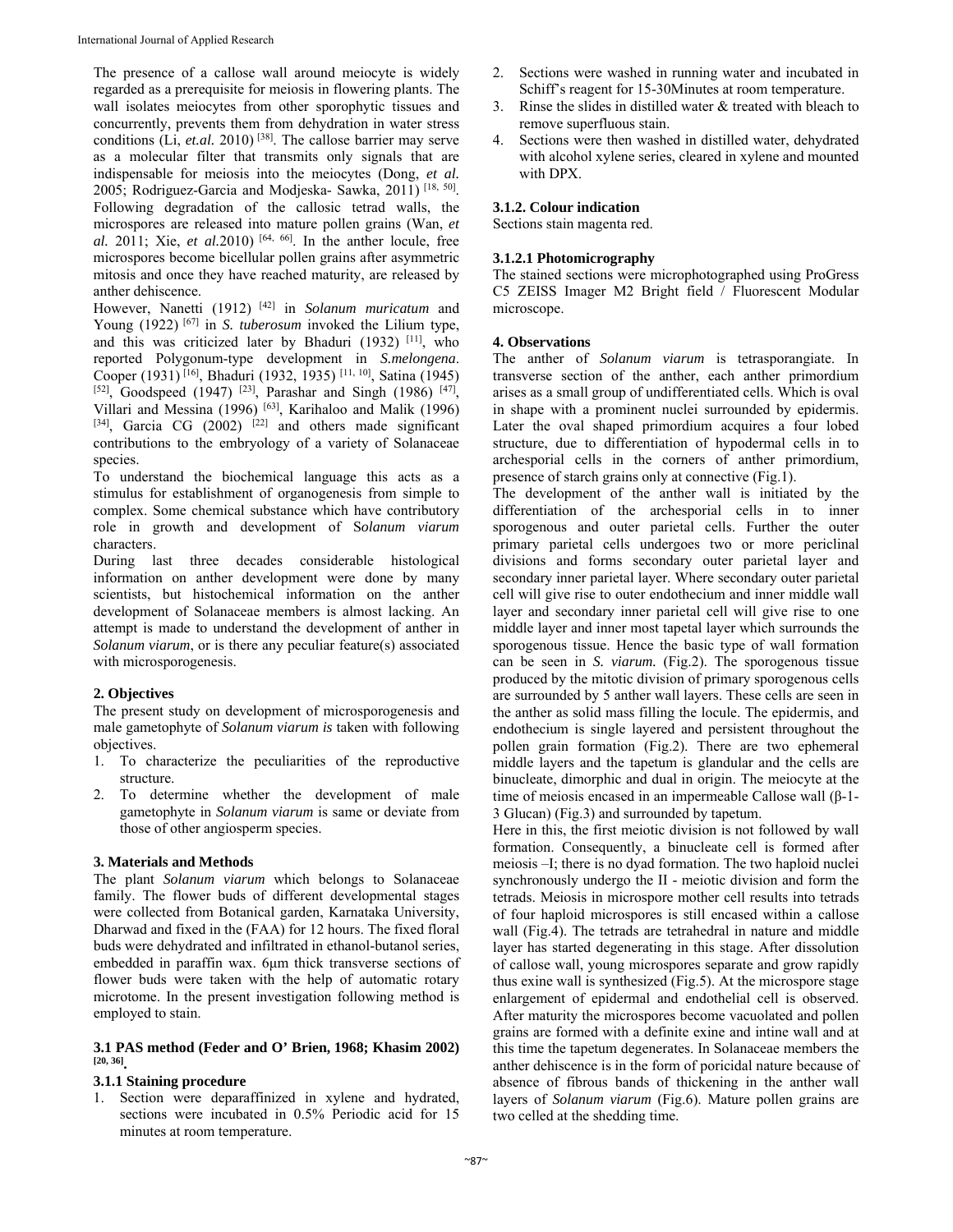

**Plate** 

Transverse sections of *Solanum viarum* anther tested with Schiff's reagent

(EP = Epidermis; ED = Endothecium; WL = Wall layers; T = Tapetum; IT = Inner tapetum; OT = Outer tapetum; SP = Sporogenous; M = Meiocyte; TD = Tetrad; MSP = Microspores; PG = Pollen grains; ST = Stomium; STG = Starch grains; C = Connective)Bar: Fig. 1 - 6 = 50µm

- 1. Anther primordium showing starch grains around the connective.
- 2. Epidermis, endothecium, wall layers, partition walls and connective showing starch storage at early sporogenous stage.
- 3. Anther showing meiocyte, both inner and outer tapetum shows less starch storage but persisted in epidermis, endothecium, wall layers and connective.
- 4. Tetrahedral tetrads with the wall layers. Starch grains deposition is seen in epidermis, wall layers, tapetum and connective.
- 5. Anther showing microspore stage, with the wall layer, degenerating tapetum, enlargement of epidermal and endothelial cells.
- 6. Pollen grains stage, Epidermis only shows starch grains. Arrow shows stomium.

# **5. Discussion**

The anther is a morphologically simple organ of the flower concerned with microsporogenesis and production of pollen grains, which undergoes a series of morphological and physiological changes until it reaches maturity. During last two to three decades new techniques e.g. molecular biology, genetics etc. have been integrated in the study of microsporogenesis. Among these techniques histochemistry has a special place in the revolutionization of our knowledge about structural and functional aspects of anther. Although considerable histochemical information is available on various aspects of anther development.

The Sequential developmental events of the anther correspond to the underlying sequential biochemical/physiological events. During the growth of the anther, peaks of activity of respiration, macro-molecules (RNA, Proteins and Starch), soluble metabolites and wide range of enzymes occur at predictable and different growth phases. During last 5 decades considerable histochemical information is available on various aspects of anther development (Heslop-Harrison,

1972; Mascarenhas, 1975; Bhandari and Sharma, 1983; Blackman and Yeung, 1983; Panchaksharappa, *et al.,* 1985; Shivanna and Johri, 1985; Hegde, *et al.,* 1993) [30, 41, 13, 14, 46, 57, 26]. Katti, *et al,* 1994; Hegde and Isaacs, 1992; Agadi SN, 1996; Jayaraj, M. 2003, Agadi SN.2012, Agadi and Viayalxmi 2012a, 2012b) [35, 27, 4, 31, 3, 2, 1].

As in majority of Solanaceae the anther is tetrasporangiate. The development of microsporangium wall conforms to the basic type (Davis, 1966) [17]. *Datura* is exceptional only one species was included in basic type, *Datura ceratocaula*, (Garcia CG 1998) <sup>[21].</sup> In contrast to Davis' suggestion (1966) [17], the dicotyledonous type is less frequent than the basic type anther wall formation indicating that, the majority of the species with basic type of wall formation characterized the family. The tapetum undergoes nuclear division as the nutritional requirements are increased usually during the meiosis. Meiosis in microspore mother cells accompanied by simultaneous cytokinesis and resulting microspore tetrads are predominantly tetrahedral. In the present study one middle wall layer degenerates and one remains as it is. Wall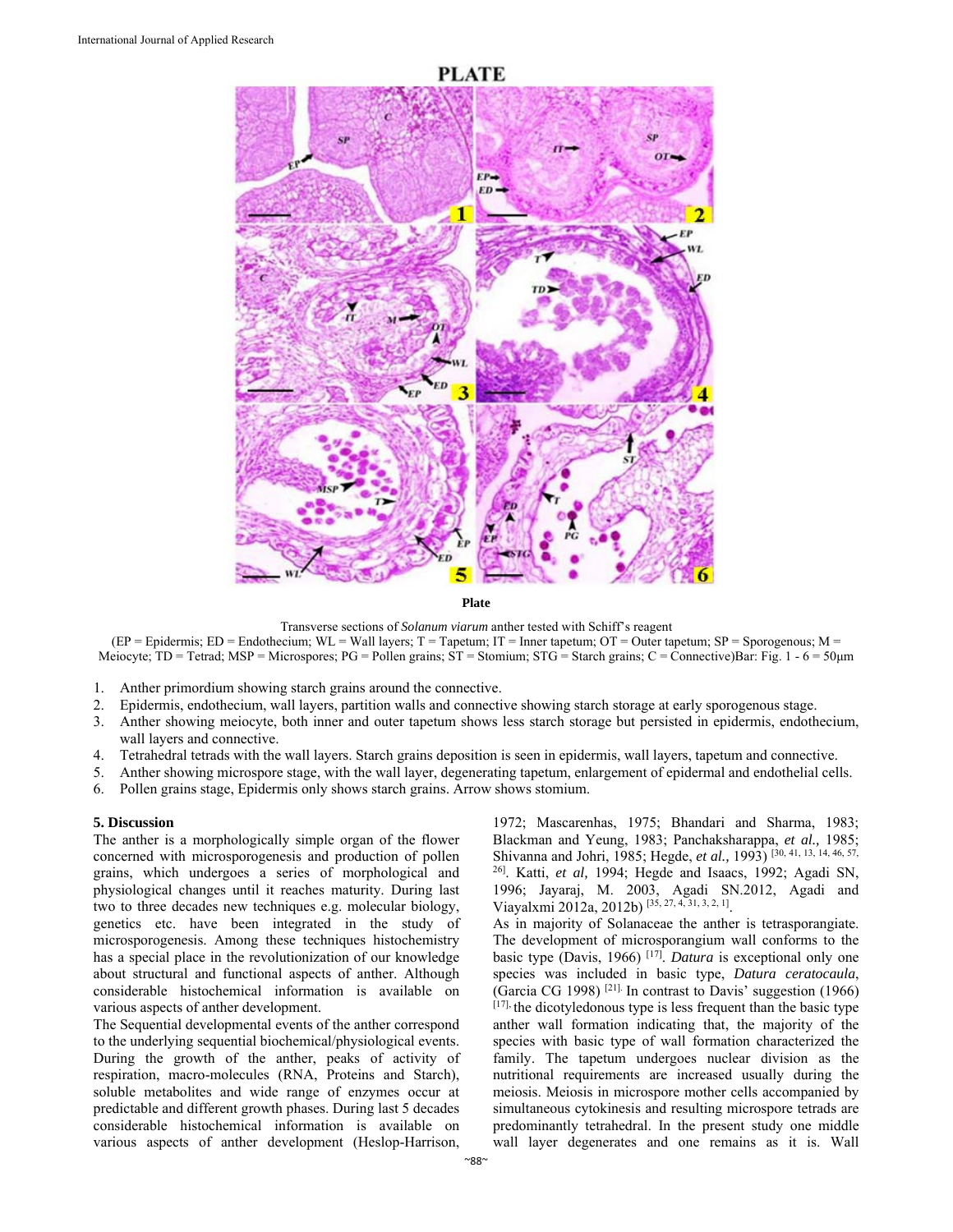formation usually receives little attention in the study of anther ontogeny, with regard to *Solanum*; wall formation has been studied in few genera. The basic type of anther wall development has been observed in *Atropa belladonna*, (Prakash, 1987; Sharma, *et al., 1987*) [48, 56] W*ithania somnifera* (Davis, 1966) [17] *Solanum glaucophyllum* (Garcia  $CG 2002$ <sup>[22]</sup>.

The present ontogenetically study compared with those of other Solanaceae plants, both the dicotyledonous type and basic type of anther wall formation were observed in the members of Solanaceae i.e. *Datura stramonium* and *Datura*  metal (Garcia CG 1998 and Thiagarajan, 1986) <sup>[21, 58]</sup>, respectively. But the basic type of anther wall formation is considered as an exception among the Solanaceae members like *Withania somnifera* (Davis, 1966)<sup>[17]</sup>. The basic type of wall development in the present study comprises of persistent single layered epidermis, an endothecium, two middle layers and bilayered glandular tapetum initially.

A multilayered endothecium has been observed in some Solanaceae such as *Nicotiana glutinosa* and *Nicotiana tobaccum* (Jose and Singh, 1968)  $[32]$  and in the present study single layered endothecium is found without fibrous bands of thickenings and the same has been recorded in *Withania somnifera* (Balakrishna G. and Kweon H. 2012) [9]. But in *Solanum nigrum* a fibrous thickening of endothecium was found only at the anther tips (Saxena and Singh, 1969) [53]. In the present study the fibrous bands of thickenings in the endothecium is not observed but the stomium starts exerting the pressure inside due to loss of water by the cells of endothecium, with the results the stomium rupture and the anther dehisces.

In the present study tapetal cells are glandular, in *Withania somnifera*. (Davis, 1966) <sup>[17]</sup> also. Tapetal cells become dimorphic, binucleate and dual in origin and the same has been recorded in *Mimulus ringens* (Arekal, 1965) [8] and *Mimulus guttatus* (Urs and Jayaraj, 1997) [60] and *Alectra thomsoni* (Vijayaraghavan and Ratnaparkhi, 1973) [61] of the different family. Both amoeboid and glandular types of tapetal cells have been observed in *Datura stramonium* (O' Neal, 1920)<sup>[44]</sup> the former being common. The number of middle layers varies, in most of the members of Solanaceae, and during the anther dehiscence the middle layers helps in the anther dehiscence.

In the present investigation the one middle layer is persistent until maturation of pollen grains. They undergo considerable stretching to keep pace with the developing sporangium and finally becomes crushed and obliterated, soon after the formation of microspores. As the cells of middle layers lack the ability to divide anticlinally, the tissue cannot adjust itself to the pressure exerted by the multiplying and expanding sporogenous cells within each sporangium. The cells of the middle layer ultimately become flattened and crushed at the time of meiotic division in the pollen mother cells; the same has been recorded in *Penstemon nitidus* (Jayaraj, 2003) [31]. In many species, the cells of middle layers of starch and other reserves which get mobilized during later development of pollen.

The tapetum undergoes nuclear division as the nutritional requirements are increased usually during the meiosis. The tapetal cells are binucleate in the present study and *Withania*  has 2, *Capsicum* has 3, and *Atropa* has 4 nuclei (Olmstead *et.*   $al$ ,  $2008$ <sup> $[45]$ </sup> in tapetal cells and this is the most inconsistent feature of the anther and male gametophyte in the number of nuclei in tapetal cells (Tobe, 1989)<sup>[59]</sup>.

Meiosis in microspore mother cells accompanied by simultaneous cytokinesis and resulting microspore tetrads are predominantly tetrahedral.

In the present study the primary sporogenous layer undergoes mitotic division and form a mass of sporogenous tissue and further differentiates into pollen mother cells, which further starts separating and forms into an meiocyte with conspicuous nuclei and thick wall around which callose is surrounded and this covering of callose (Heslop-Harrison, 1964)  $[29]$  around the microspore / pollen mother cells is considered to isolate the meiocyte from the surrounding diploid tissue to achieve nuclear independence. These pollen mother cells undergoes meiosis and forms dyad and tetrahedral tetrads. The uninucleate microspores are released from the tetrad, the exine and intine formation takes place. At maturity pollen grains are two celled in the present study being common in Solanaceae members (Davis, 1966)<sup>[17]</sup>.

In general correlation of growth patterns of anther tissues appears to be simple when viewed morphologically. The metabolic substances play an important role during in the revolutionization of our knowledge about structural and functional aspects of anther. Such information is of great significance because at each and every step of cell / tissue /organ differentiation there is a direct involvement of metabolites.

In the present study the primordium has undifferentiated mass of cells and it devoid of starch grains and it is not reported in other species.

Characteristic of sporogenous tissue is lack of starch granules. However, the tissue in *Euphorbia* (Rudramuniyappa and Annigeri, 1985) [51] and *Calanthe masuca* (Hegde and Rudramuniyappa, 1984)  $[28]$  shows synthesis of storage carbohydrates, visible in abundance in the form storage granules. Starch grains in the microspores and pollen grains presumably are concerned with the availability of energy, required for pollen viability and germination (Malik, Bhattacharya and Singh, 1978 <sup>[40]</sup>; Andrade and Hegde, 1983 [7]; Rudramuniyappa and Annigeri, 1985)<sup>[51]</sup>. In many species, the cells of the middle wall layers and storage centers of starch and other reserves which gets mobilized during later development of the pollen (Jayaraj, 2003) [31].

The sporogenous tissues are thin walled and show moderate amount of carbohydrate distribution, the same has been recorded in *Euphorbia* (Rudramuniyappa and Annigreri, 1985) [51]. In the present study the sporogenous tissue shows nutritional correlation between the sporogenous tissue and the surrounding anther tissues, and it said that the cellular interaction between the surrounding sporophytic tissue and reproductive cells is a key requirement for the normal development of anther.

In the meiocyte stage, the meiocyte and all the wall layers except the tapetum are rich in carbohydrate and also show abundant starch grain deposition in the connective and wall layers. And this shows that with the growth and development of the sporogenous cells, the high intensification or concentration of starch grains are seen in epidermis, endothecium, middle layer, partition wall and connective. Synthesis of callose, inside primary walls of meiocytes is a common features of in the angiosperm anthers and the same has been seen in many plants and callose is rich (Bhandari and Sharma, 1983; Katti, *et al.* 1994; Vijayaraghavan and Sudesh, 1994)<sup>[13, 35, 62]</sup>.

According to Noher de Halac *et al.* (1990)<sup>[43]</sup> accumulation of starch in storage tissue is an indication of development of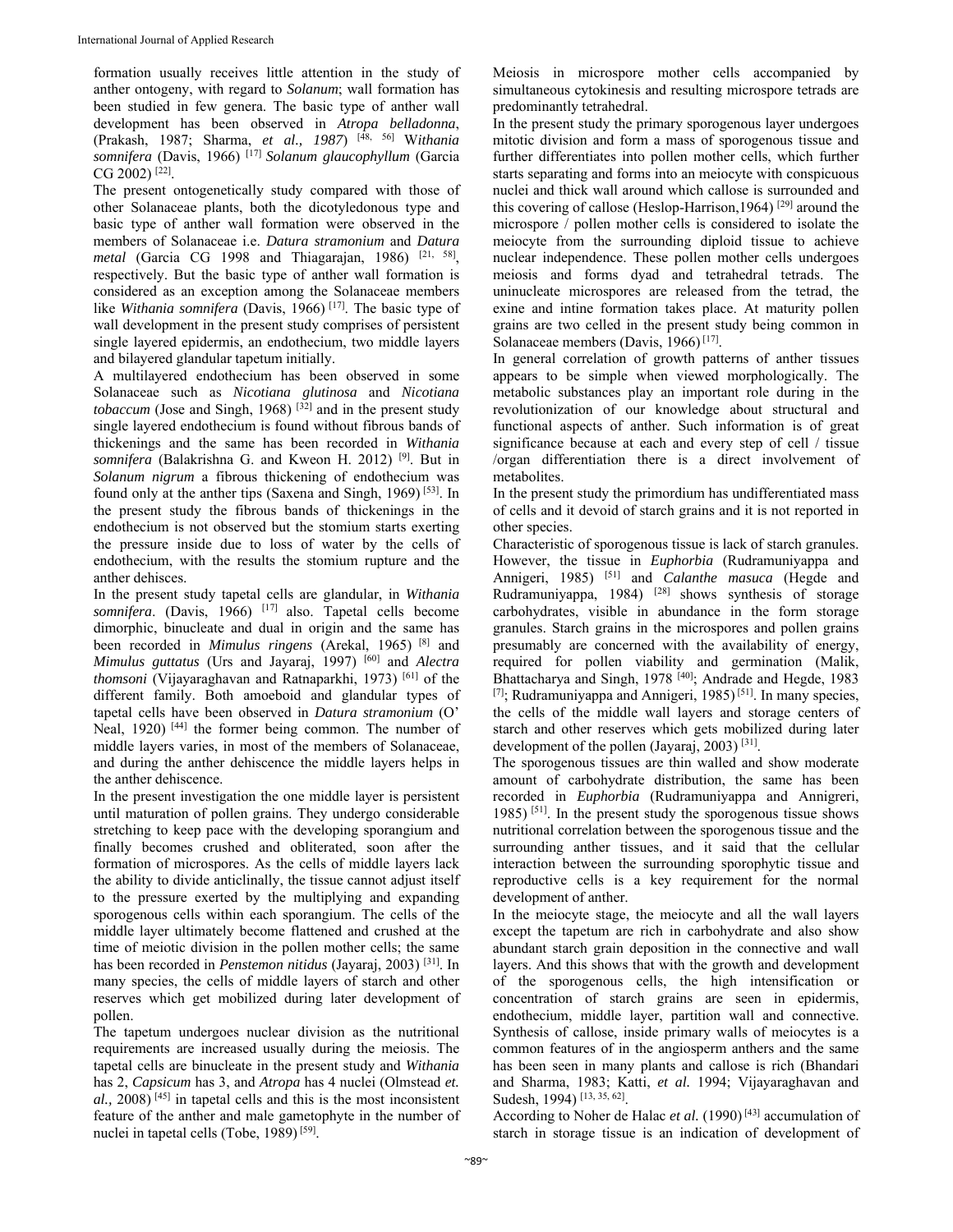metabolism in the sporogenous cells. Gradual reduction in the starch grains from the storage tissue on one hand and progressive growth and differentiation of sporogenous cells on the other hand suggests the existence of nutritional correlation between them.

In the present study, at the completion of meiosis, the carbohydrate content increases in tetrads and the microspores are set free by the dissolution of callose wall around the tetrad. After formation of dyad and tetrads the concentration of starch is restricted to wall layers. At this stage there is no decrease in carbohydrate (Present study). It is also same in the case of *Calanthe masuca* (Hegde and Rudramuniyappa, 1986) [28], *Lilium* (Wilson and Dickinson, 1983) [65].

Newly released microspores are rich in carbohydrate. In the present study the presence of rich content of macromolecules indicates that the increase in volume of microspores is accompanied by increase in cytoplasmic content. The uninucleate microspores released from the tetrad synthesize exine and intine. At the maturity the pollen grains are two celled in the present study being common in Solanaceae (Davis 1966)  $[1^{\overline{7}}]$ . In the present study the pollen grains shows degenerating tapetum rich in the amount of carbohydrate and same has been recorded in *Calanthe masuca* (Hegde and Rudramuniyappa, 1986) [28].

# **6. Conclusion**

The present ontological study on the developing anthers of *Solanum viarum*, Dunal is an attempt to identify any peculiar feature(s) associated with microsporogenesis. Anther is tetrasporangiate, wall development follows basic type. Epidermis and endothecium is single layered and persistent. Middle layers are two in number. Tapetum is binucleate glandular, dimorphic in nature, dual in origin (i.e., p-type & ctype).

Nutritional correlation between sporogenous tissue and surrounding anther tissues is well established that, the cellular interaction between surrounding sporophytic tissue and reproductive cells is a key requirement of the normal development of anther. Maturity of the microspore leads to degeneration of tapetal cells. A correlation can be observed between degeneration of tapetum with microspore development indicates it is a nutritive in function. Microspore tetrads are tetrahedral, pollen is two-celled and triaperturate with exine and intine. So it can be concluded that there is mutual interaction and utilization of biochemical substances in the anthers during formation and differentiation of pollen grains.

# **7. Reference**

- 1. Agadi SN, Naik V. Unusual features of anthers of *Dregea volubilis* (L.f) Benth. Ex. Hk. f. (*Wattakaka volubilis*) (L.f.) Stapf. Acta Biologica Indica. 2012:1(2):231-237.
- 2. Agadi SN, Vijayalaxmi Naik. Ontogeny and Histochemistry of Polyad of *Dendrobium ovatum* (willd.) Kranz. Acta Biologica Indica. 2012: 1(2):207-213.
- 3. Agadi SN**.** Anthers of *Chlorophytum orchidastrum* Lindl. Exhibit rare pattern of distribution of starch. Biosciences International. 2012; 1(4):94-96.
- 4. Agadi SN. Comparative cyto- histochemical observations of microsporogenesis in male sterile and male fertile rice. Ph.D. Thesis Karnataka University, Dharwad, 1996.
- 5. Agadi SN. Male Sterility in *Potamogeton richardsonii* L. Indian Journal of Applied Research. 2014: 4(7):52-54.
- 6. Agadi SN. Pollen sterility in *Eichhornia crassipes* (mart) Solm. Indian journal of applied Research. 2014: 4(7):51- 53.
- 7. Andrade L, Hegde RR. Distributional pattern of general polysaccharides, starch and some respiratory enzymes in developing *Datura* anther. J Kar Univ. (Sci). 1983; 28:33-39.
- 8. Arekal GD. Embryology of *Mimulus ringens*. Bot Gaz. 1965; 123:144-150.
- 9. Balkrishna G, Kweon H. Embryology of *Withania somnifera* (Solanaceae). Botanica. 2012; 54/2:69-78.
- 10. Bhaduri PN. Studied on the female gametophyte in Solanaceae. Jou Ind Bot Soc. 1935; 14:133- 146.
- 11. Bhaduri PN. The development of ovule and embryosac in *Solanum melongena .*L Jou Ind Bot Soc. 1932; 11:202- 224.
- 12. Bhandari NN. The microsporangium. In: B.M. Johri (Ed.). Embryology of angiosperms. Springer- Verlag, Berlin, 1984, 53-121.
- 13. Bhandari NN, Sharma M. Ontogenetic and histochemical studies on the anther of *Carthamus tinctorius* L. Jour Palynol. 1983; 19:153-180.
- 14. Blackman SJ, Yeung EC. Comparative anatomy of polliniacaudicles of an orchard (*Epidendrum*) Bot Gaz. 1983; 144:331-337.
- 15. Carrizo CG. Combination of sequences of cell divisions in the anther wall formation in Solanaceae species. Flora. 2003; 198:243-246.
- 16. Cooper DC. Macrosporogenesis and the development of the macrogametophyte of *Lycopersicum esculentum* Amr. J Bot.1931; 18:739-748.
- 17. Davis GL. Systematic embryology of the Angiosperms. John Wiley, New yark, 1966, 271-272.
- 18. Dong X, Hong Z, Sivaramakrishnan M, Mahfouz M, Verma DPS. Callose synthase (CalS5) is required for exine formation during microgametogenesis and for pollen viability in *Arabidopsis* Plt J. 2005; 42:315-328.
- 19. El-Ghazaly G, Huysmans S, Smets EF. Pollen development of *Rondeletia odorata* (Rubiaceae). Amer J Bot. 2001; 88:14-30.
- 20. Feder N, O'Brien TP. Plant microtechnique: some principles and new methods. Amer J Bot.1968; 55:123 – 142.
- 21. Garcia CG. Sobre el androceo y el gineceo en Datureae (Solanaceae) y simplicancia taxonómica. Kurtziana. 1998; 26:33–53.
- 22. Garcia CG. Anther wall formation in Solanaceae Instituto multidiscplinario de Biologia vegetal (IMBIV). Ann Bot 2002; 90:701-706.
- 23. Good speed TH. Maturation of the gamates and fertilization in *Nicotiana* madrono*.*1947; 9:110-120.
- 24. Hansson T, El Ghazaly G. Development and cytochemistry of pollen and tapetum in *Mitriostigma axillare* (Rubiaceae). Grana, 2000.
- 25. Hardy CR, Stevenson DW. Development of the gametophytes, flower, and floral vasculature in *Cochliostema odoratissimum* (Commelinaceae). Bot Jour Lin Soc. 2000; 134:131-157.
- 26. Hegde RR, Halappanavar SP, Agadi SN. Morphogenetic events during anther development. In*:* C. P. Malik (Ed.) Advances in pollen-spore Research. New perspectives in pollen spore Biology. 1993; 16:1-36
- 27. Hegde RR, Issac SW. Cytology and histochemistry of microsporogenesis in cytoplasmic male sterile plants. In: